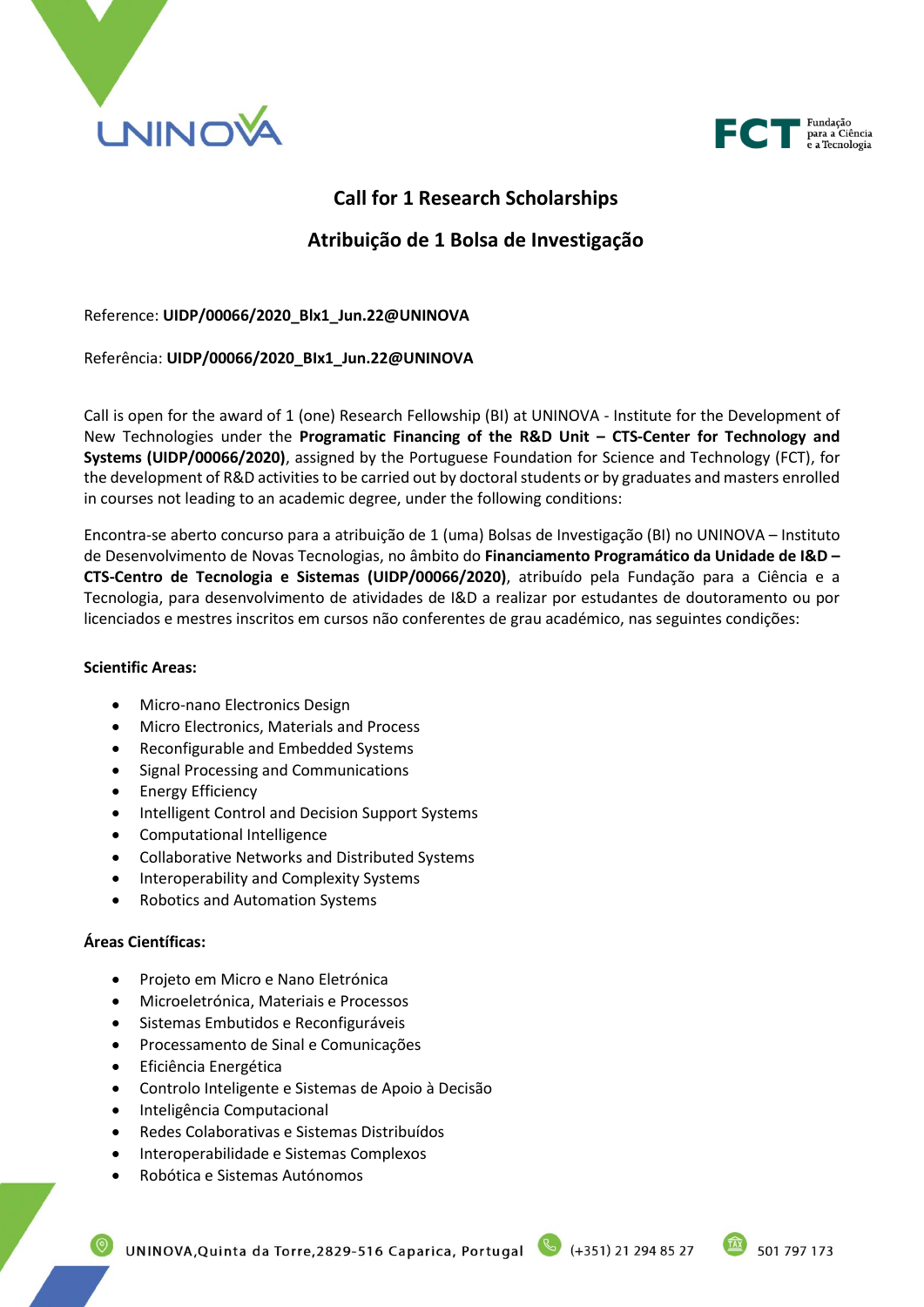



#### **Recipient admission requirements /Profile:**

- a) Be enrolled in a PhD or be a graduate and master enrolled in a non-academic degree course;
- b) Not exceed, with the conclusion of the scholarship contract in question, including possible renewals, a cumulative period of 4 (four) years if you are enrolled in a Doctorate and 1 (one) year if you are a master enrolled in a non-academic degree for this type of scholarship;
- c) Have training in the main scientific domains of Electrical and Computer Engineering or Computer Science (Mandatory);
- d) Good knowledge of MATLAB applied to signal processing;
- e) Good knowledge in microelectronics and instrumentation amplifier design;
- f) Experience in assembling mixed analog-digital circuits;
- g) The recipients of these scholarships are candidates that demonstrate a minimum classification of 14 (fourteen) values (out of 20), resulting from the weighted average (3/5 BSc degree + 2/5 master's) of the final classification of degree and master's degree or, alternatively, the final classification of the classification of integrated master's (cycle of studies with, at least, 300 ECTS credits) and who intend to obtain the academic degree of Doctor (Mandatory);
- h) Not to have benefited either from a PhD or a PhD in industry scholarship directly funded either by FCT of by any other Institution/Entity, regardless of its duration;
- i) Scholarships will only be awarded to applications that are contextualized in cyber-physical systems (CPS) and that explicitly show interdisciplinarity in TWO areas of scientific research by CTS from the following list of TEN areas:
	- Micro-nano Electronics Design
	- Micro Electronics, Materials and Process
	- Reconfigurable and Embedded Systems
	- Signal Processing and Communications
	- Energy Efficiency
	- Intelligent Control and Decision Support Systems
	- Computational Intelligence
	- Collaborative Networks and Distributed Systems
	- Interoperability and Complexity Systems
	- Robotics and Automation Systems
- j) Permanently and habitually reside in Portugal at the start date of the work plan period abroad, if the work plan proposed for the scholarship includes a period in foreign institutions (mixed scholarships), a requirement applicable to both nationals and foreign citizens;
- k) Fluent in English, written and spoken (Mandatory);
- l) Good communication and interpersonal skills.

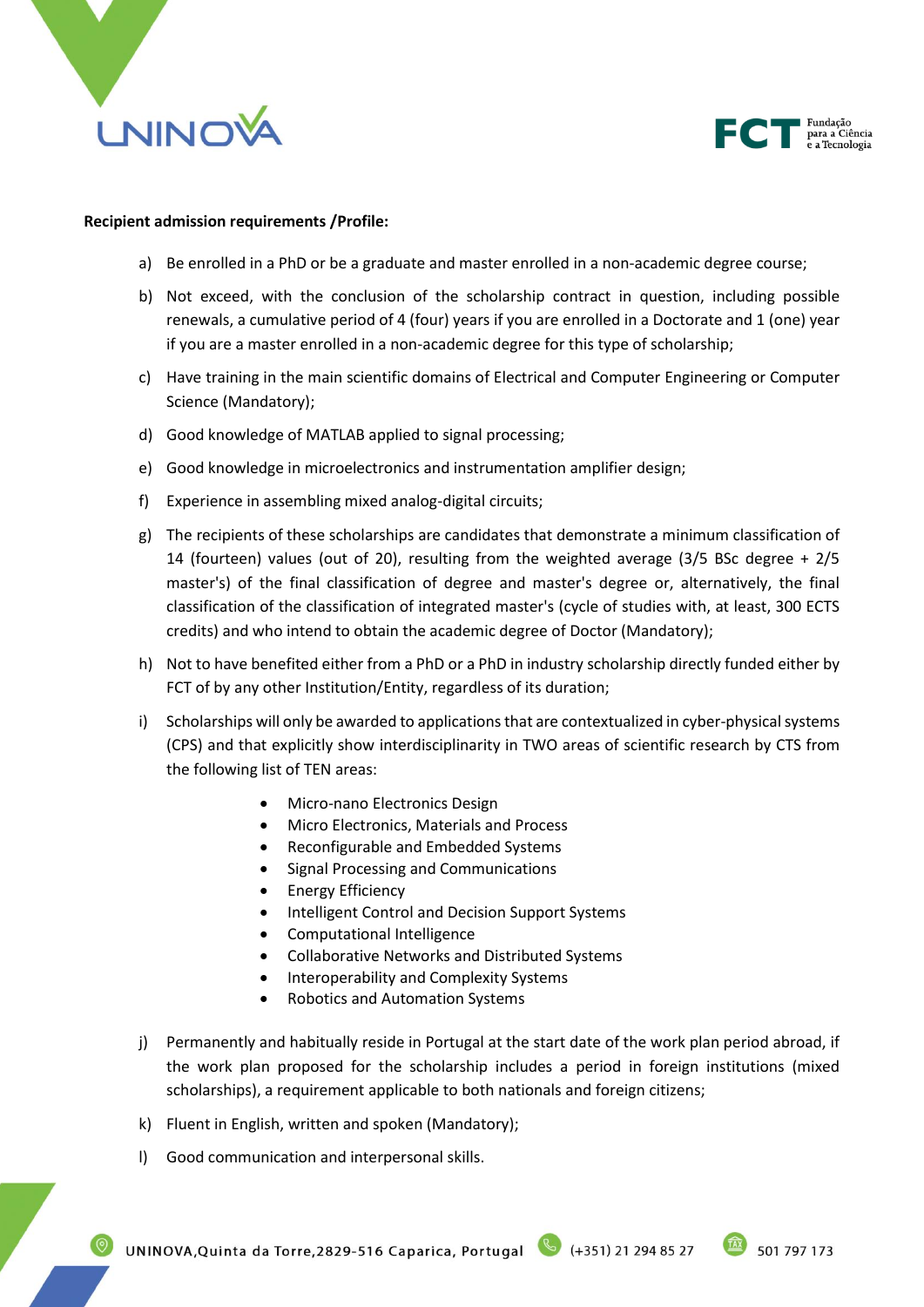



Candidates who have obtained the degree abroad must have the degree recognized in Portugal, pursuant to Decree-Law No. 66/2018 of August 16<sup>th</sup>.

#### **Requisitos de admissão/Perfil dos destinatários:**

- a) Estar inscrito num doutoramento ou ser licenciado e mestre inscrito em curso não conferente de grau académico;
- b) Não exceder, com a celebração do contrato de bolsa em causa, incluindo as renovações possíveis, um período acumulado de 4 (quatro) anos, se estiver inscrito em doutoramento e de 1 (um) ano se for mestre inscrito em curso não conferente de grau académico, para esta tipologia de bolsa;
- c) Ter formação nas áreas científicas principais de Engenharia Eletrotécnica e Computadores ou de Engenharia Informática (Obrigatório);
- d) Bons conhecimentos de Matlab aplicado ao processamento de sinal;
- e) Bons conhecimentos em microelectrónica e desenho de amplificadores de instrumentação.
- f) Experiência na montagem de circuitos mistos analógico-digitais.
- g) Os bolseiros são candidatos que demonstrem classificação mínima de 14 (catorze) valores (em 20), decorrentes da média ponderada (3/5 de bacharelado + 2/5 de mestrado) da classificação final do curso e grau de mestre ou, em alternativa, a classificação final da classificação de mestrado integrado (ciclo de estudos com, pelo menos, 300 créditos ECTS) e que pretendam obter o grau académico de Doutor (Obrigatório);
- h) Não ter beneficiado de bolsa de Doutoramento ou Doutoramento na Indústria diretamente financiada quer pela FCT quer por qualquer outra Instituição / Entidade, independentemente da sua duração;
- i) As bolsas só serão atribuídas a candidaturas contextualizadas em cyber-physical systems (CPS) e que apresentem explicitamente a interdisciplinaridade em DUAS áreas de investigação científica do CTS das DEZ áreas da seguinte lista:
	- Design Micro-nano Electrónica
	- Micro Electrónica, Materiais e Processo
	- Reconfiguração e Sistemas Embutidos
	- Processamento de Sinal e Comunicações
	- Energia Eficiente
	- Controlo Inteligente e Sistemas de Suporte à Decisão
	- Inteligência Computacional
	- Rede Colaborativa e Sistemas de Distribuição
	- Interoperabilidade e Sistemas de Complexibilidade
	- Robótica e Sistemas de Automação

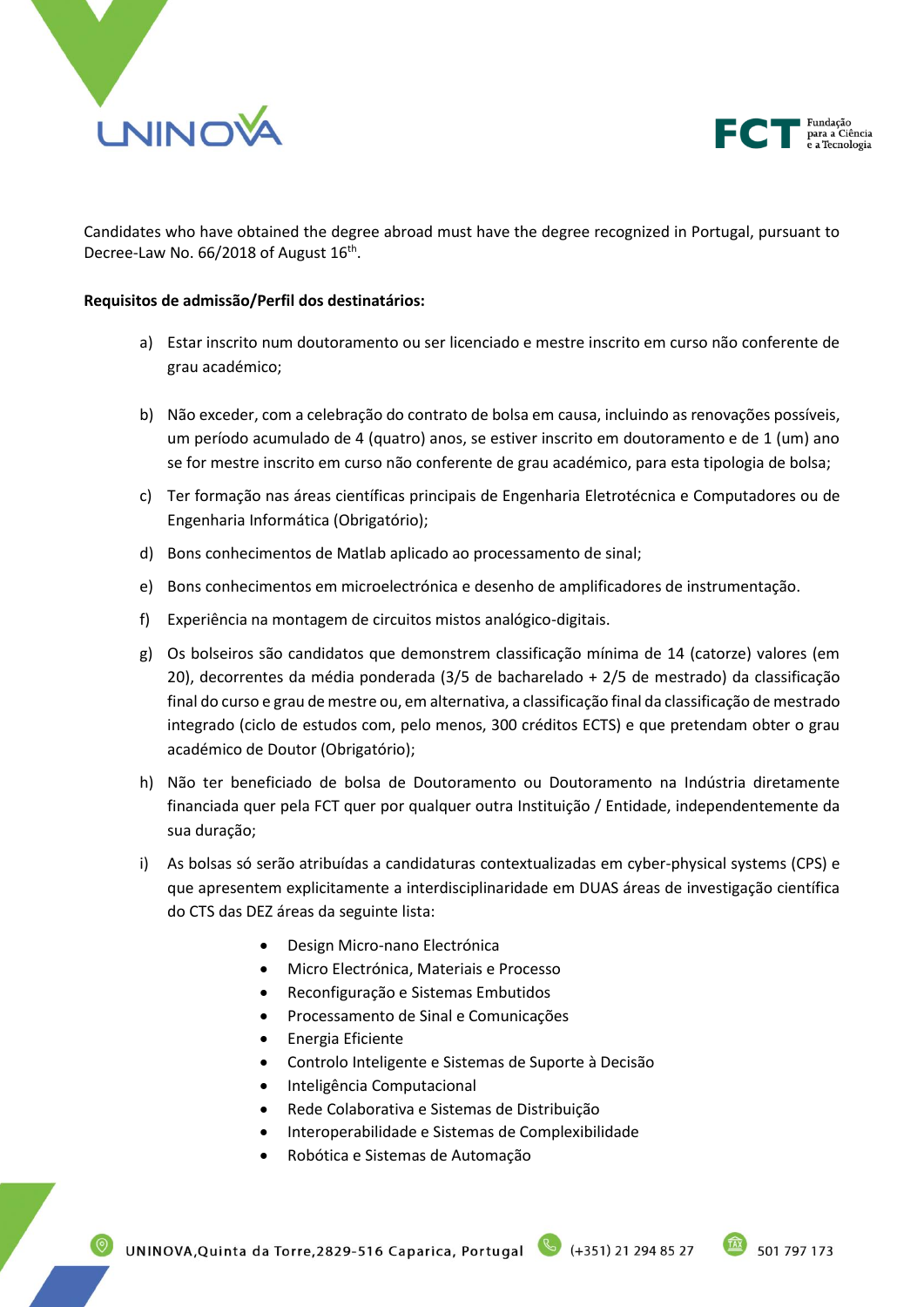



- j) Residir permanente e habitualmente em Portugal à data de início da vigência do plano de trabalho no estrangeiro, se o plano de trabalho proposto para a bolsa incluir um período em instituições estrangeiras (bolsas mistas), requisito aplicável tanto a nacionais como a cidadãos estrangeiros;
- k) Fluente em inglês escrito e falado (Obrigatório);
- l) Boa capacidade de comunicação e relacionamento interpessoal.

Candidatos que tenham obtido o grau no estrangeiro devem ter o grau reconhecido em Portugal, nos termos do Decreto-Lei n.º 66/2018, de 16 de Agosto.

**Work plan**: The Work Plan will be developed by the candidate himself, and this activity plan is one of the admissibility requirements for the application.

**Plano de trabalhos**: O Plano de Trabalho será desenvolvido pelo próprio candidato, sendo este plano de atividades um dos requisitos de admissão à candidatura.

**Applicable legislation and regulations**: Statute of the Scientific Research Grantee, approved by Law No. 40/2004 of August 18, amended and republished by Decree-Law No. 202/2012, of August 27 and amended by Decree-Law No. 233/2012 of 29 October, Law No. 12/2013 of January 29 and Decree-Law No. 123/2019 of August 28.

It is subsidiarily applicable the Regulation of UNINOVA Research Grants, approved by deliberation of the Board of Directors of the FCT-Fundação para a Ciência e a Tecnologia, in the meeting of March 2 of 2022.

**Legislação e regulamentação aplicável**: Estatuto do Bolseiro de Investigação Científica, aprovado pela Lei n.º 40/2004, de 18 de Agosto, alterado e republicado pelo Decreto-Lei n.º 202/2012, de 27 de Agosto e alterado pelo Decreto-Lei n.º 233/2012, de 29 de Outubro, pela Lei n.º 12/2013, de 29 de Janeiro e pelo Decreto-Lei n.º 123/2019, de 28 de Agosto.

É subsidiariamente aplicável o Regulamento de Bolsas de Investigação do UNINOVA, aprovado por deliberação do Conselho Diretivo da FCT-Fundação para a Ciência e a Tecnologia, em reunião de 2 de Março de 2022.

**Workplace:** The work will be carried out at UNINOVA's facilities, in other facilities located at the FCT/NOVA Campus and/or in other facilities that may be necessary for its execution, under the scientific guidance of, at least, one Integrated Member of CTS / UNINOVA. UNINOVA will be the contracting entity.

**Local de trabalho**: O trabalho será desenvolvido nas instalações do UNINOVA, noutras instalações situadas no Campus da FCT/NOVA e/ou noutras instalações eventualmente necessárias para a sua execução, sob a orientação científica de, pelo menos, um Membro Integrado do CTS. O UNINOVA será a entidade contratante.

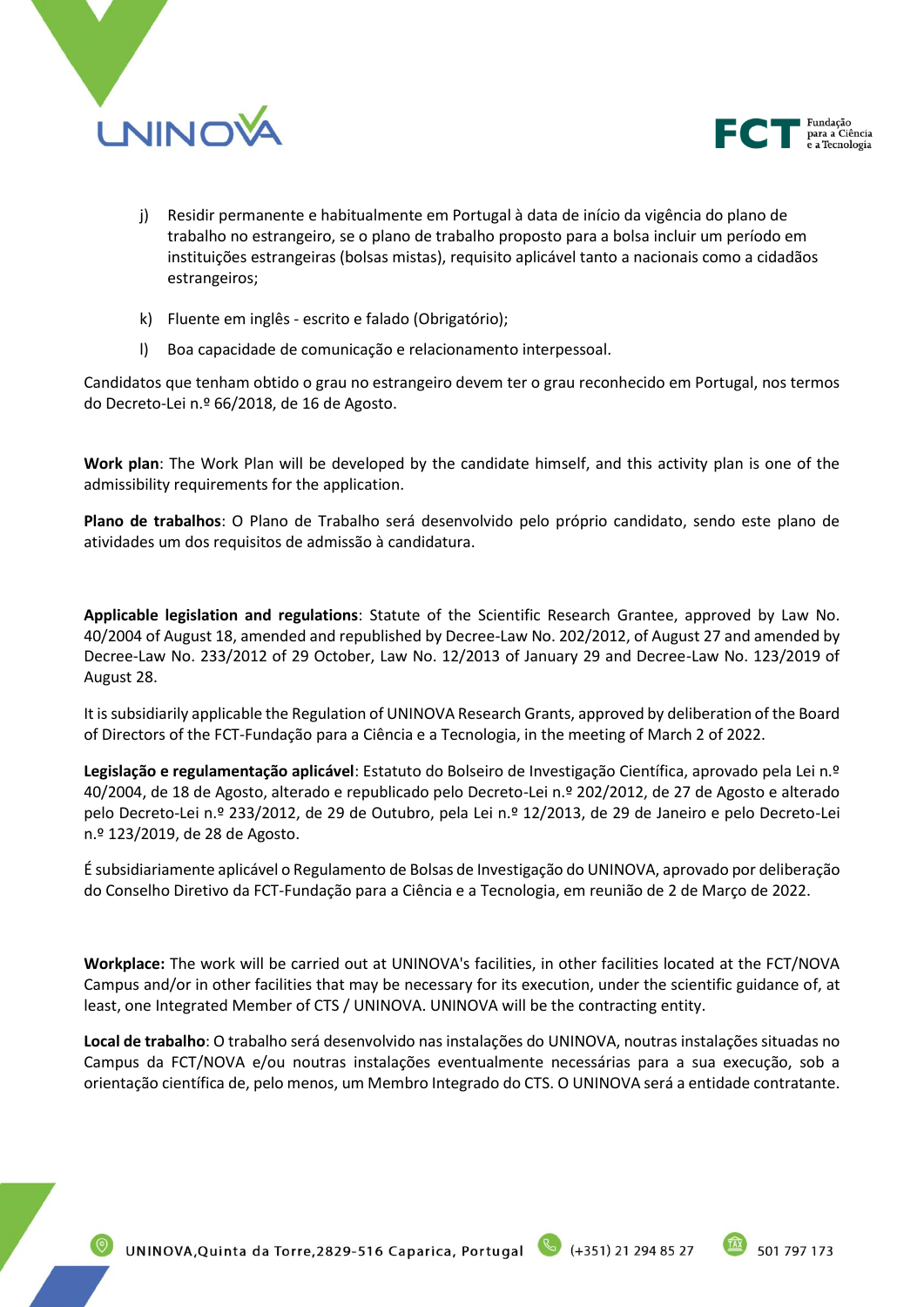



**Duration of the grant**: The grant shall last for 12 months, possibly renewable within the duration of the project, provided that it does not exceed the period referred to in point (b) of the admission requirements and is scheduled to start in August 2022.

**Duração da bolsa**: A bolsa terá a duração de 12 meses, eventualmente renovável dentro do período de vigência do projeto, desde que não ultrapasse o período mencionado na alínea b) dos requisitos de admissão e tem início previsto para agosto de 2022.

**Monthly maintenance allowance amount**: The amount of the scholarship corresponds to the value of € 1 144.64.

The grantee also benefits from personal accident insurance during the period of granting the scholarship and may be reimbursed for voluntary social insurance equivalent to the 1st tier.

The scholarship will be paid monthly on the last business day of each month by bank transfer.

**Valor do subsídio de manutenção mensal**: O montante da bolsa corresponde ao valor de € 1 144,64.

O(A) bolseiro(a) beneficia também de um seguro de acidentes pessoais durante o período de concessão da bolsa e poderá ser reembolsado do Seguro Social Voluntário equivalente ao 1º escalão.

A bolsa será paga mensalmente no último dia útil de cada mês por transferência bancária.

**Application deadline and form of submission of applications**: The call for applications is open for the period from June 9 to June 24, 2022.

Applications must be formalised by submitting the following documentation:

- ... Curriculum Vitae;
- ... Motivation Letter;
- Work Plan, properly set and defined for a 12 months research period (with a monthly granularity);
- ... Certificate of Qualifications or declaration of commitment of honour on the ownership of the respective academic degree according to draft available on the UNINOVA website [\(https://www.uninova.pt/jobs](https://www.uninova.pt/jobs-opportunities)[opportunities\)](https://www.uninova.pt/jobs-opportunities);

Upon contracting, the Certificate of Qualifications must be delivered;

- ... Informed consent statement duly dated and signed, according to the draft available on the UNINOVA website [\(https://www.uninova.pt/jobs-opportunities\)](https://www.uninova.pt/jobs-opportunities);
- ... Copy of ID;
- ... Other documents attesting to what was reported on the CV.

In the event of contractualization, the selected candidate must present the Proof of registration in a doctorate or in a course not conferring an academic degree.

Applications must be submitted to UNINOVA or submitted by email to recrutamento@uninova.pt and to [jg@uninova.pt](mailto:jg@uninova.pt) with the subject **UIDP/00066/2020\_Blx1\_Jun.22@UNINOVA**.

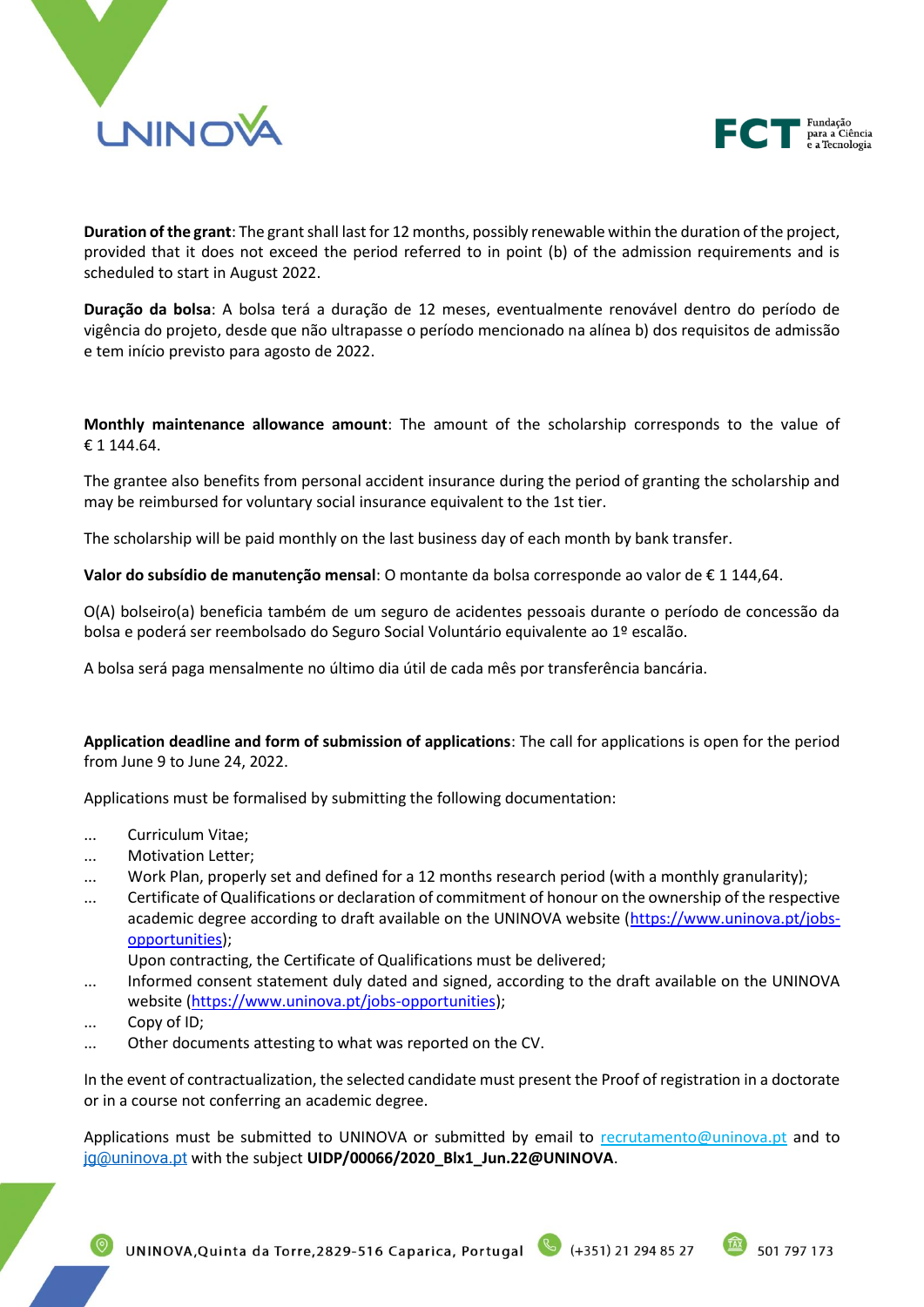



**Prazo de candidatura e forma de apresentação das candidaturas**: O concurso encontra-se aberto no período de 9 a 24 de Junho de 2022.

As candidaturas devem ser formalizadas, obrigatoriamente, através do envio da seguinte documentação:

- … Curriculum Vitae;
- … Carta de Motivação;
- … Plano de Trabalhos de investigação bem estabelecido e definido para um período de 12 meses (com uma granularidade mensal);
- … Certificado de Habilitações ou declaração de compromisso de honra sobre a titularidade do respetivo grau académico de acordo com minuta disponibilizada no site do UNINOVA [\(https://www.uninova.pt/jobs-opportunities\)](https://www.uninova.pt/jobs-opportunities);

Em sede de contratualização deverá ser entregue o Certificado de Habilitações;

- … Declaração de consentimento informado devidamente datada e assinada, de acordo com minuta disponibilizada no site do UNINOVA [\(https://www.uninova.pt/jobs-opportunities\)](https://www.uninova.pt/jobs-opportunities);
- … Cópia de documento de identificação;
- … Outros documentos que atestem o relatado no CV.

Em sede de contratualização, o candidato selecionado deverá entregar o Comprovativo de inscrição num doutoramento ou num curso não conferente de grau académico.

As candidaturas deverão ser entregues no UNINOVA ou submetidas por email para recrutamento@uninova.pt e também para [jg@uninova.pt](mailto:jg@uninova.pt) com o assunto **UIDP/00066/2020\_Blx1\_Jun.22@UNINOVA**

**Selection methods**: The selection methods to use will be as follows:

All accepted applications must have grades from zero (0.00, minimum) to five (5.00, maximum) in each of the three evaluation criteria:

Criterion A - Merit of the candidate;

Criterion B - Merit of the Work Plan;

Criterion C - Interview Merits.

For the purposes of deciding on the conditional granting of doctoral scholarships, candidates will be classified according to the weighted average of the score obtained in the three criteria, obeying the relative weighting of: 70% Merit of the Candidate (A); 20% Merit of Work Plan (B); 10% Interview Merit (C), converted into the following formula:

Final Grade =  $(0.7 \times A) + (0.2 \times B) + (0.1 \times C)$ 

For tie-breaking purposes, the final ranking list will be based on the grades given to each of the evaluation criteria in the following order: criterion A (Merit of the Candidate), criterion B (Merit of the Work Plan) and criterion C (Merit of the interview).

Grades on any of the evaluation criteria will be assigned to two decimal places. The values resulting from the application of the formulas will be rounded to the second decimal place using the following rule: when the

UNINOVA, Quinta da Torre, 2829-516 Caparica, Portugal (4351) 21 294 85 27

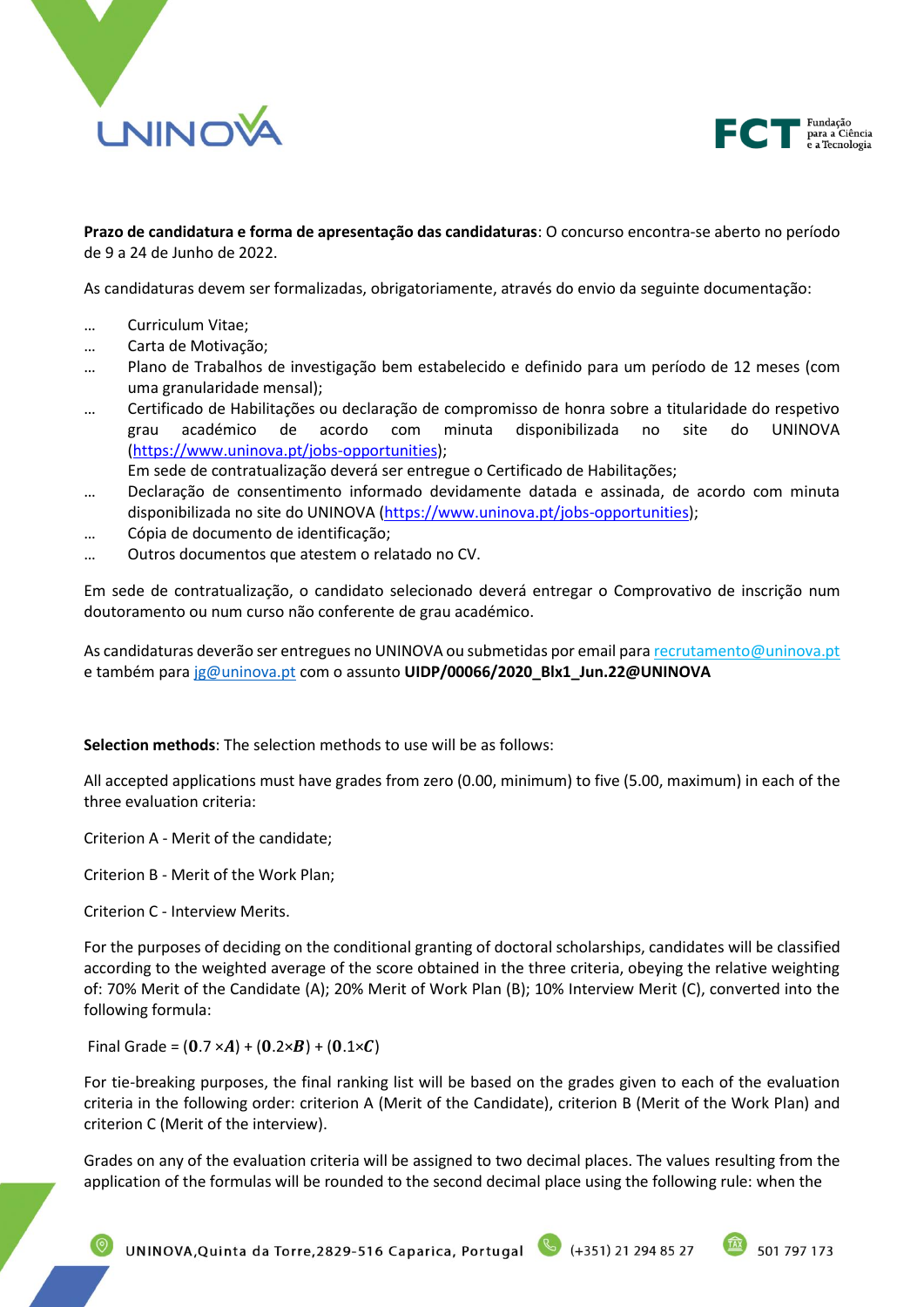



third decimal place is equal to or greater than 5 (five), it must be rounded up; if smaller, the value of the second decimal digit must be kept.

Applicants whose application obtains a final grade of less than 3.00 are not eligible for a research grant.

**Métodos de seleção**: Os métodos de seleção a utilizar serão os seguintes:

Todas as candidaturas admitidas devem ter notas de zero (0,00, mínimo) a cinco (5,00, máximo) em cada um dos três critérios de avaliação:

Critério A - Mérito do candidato;

Critério B - Mérito do Plano de Trabalho;

Critério C - Mérito da Entrevista.

Para efeitos da decisão sobre a concessão condicional das bolsas de doutoramento, os candidatos serão classificados de acordo com a média ponderada da pontuação obtida nos três critérios, obedecendo à ponderação relativa de: 70% Mérito do Candidato (A); 20% de Mérito do Plano de Trabalho (B); 10% de Mérito da Entrevista (C), convertido na seguinte fórmula:

Nota Final =  $(0.7 \times A) + (0.2 \times B) + (0.1 \times C)$ 

Para efeito de desempate, a lista de classificação final será baseada nas notas atribuídas a cada um dos critérios de avaliação na seguinte ordem: critério A (Mérito do Candidato), critério B (Mérito do Plano de Trabalho) e critério C (Mérito do a entrevista).

As notas em qualquer um dos critérios de avaliação serão atribuídas com duas casas decimais. Os valores resultantes da aplicação das fórmulas serão arredondados para a segunda casa decimal utilizando a seguinte regra: quando a terceira casa decimal for igual ou superior a 5 (cinco) deve ser arredondado a mais; se menor, o valor do segundo dígito decimal deve ser mantido.

Os candidatos cuja aplicação obtiver nota final inferior a 3,00 não são elegíveis para a concessão da bolsa de investigação.

## **Members of the Jury:**

Effective Members:

- Prof. Dr. João Carlos da Palma Goes Faculdade de Ciências e Tecnologias / UNL (coordinator of the panel)
- Prof. Dr. Manuel Duarte Ortigueira Faculdade de Ciências e Tecnologias / UNL
- Prof. Dr. Luis Filipe dos Santos Gomes Faculdade de Ciências e Tecnologias / UNL

Additional Members (Replacements):

- Prof. Dr. Luis Augusto Bica Gomes de Oliveira Faculdade de Ciências e Tecnologias / UNL
- Prof. Dr. Ricardo Luis Jardim Gonçalves Faculdade de Ciências e Tecnologias / UNL

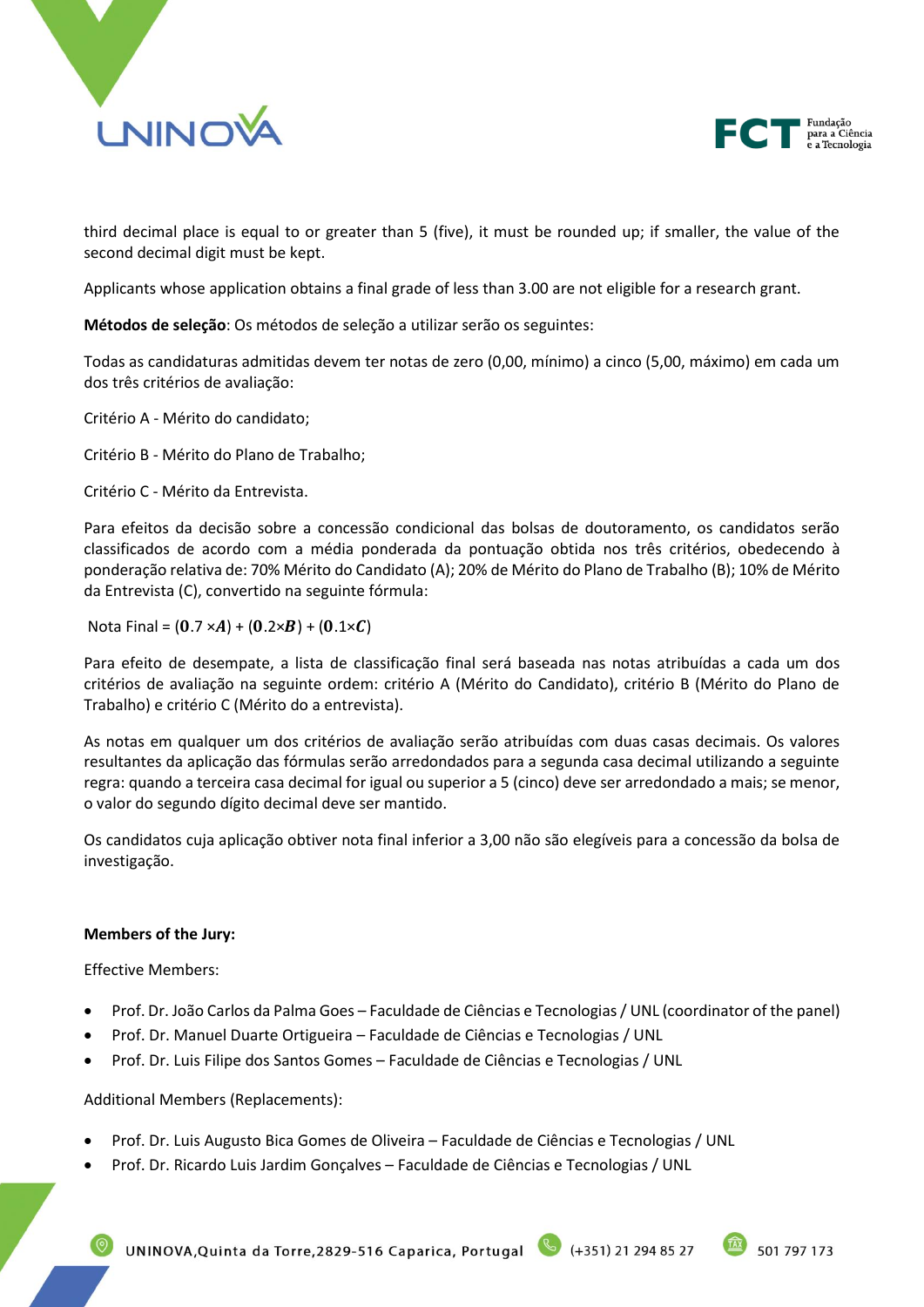



• Prof. Dr. José António Barata de Oliveira – Faculdade de Ciências e Tecnologias / UNL

### **Composição do Júri de Seleção**:

Membros Efetivos:

- Prof. Dr. João Carlos da Palma Goes Faculdade de Ciências e Tecnologias / UNL (coordenador do painel)
- Prof Dr. Manuel Duarte Ortigueira Faculdade de Ciências e Tecnologias / UNL
- Prof. Dr. Luis Filipe dos Santos Gomes Faculdade de Ciências e Tecnologias / UNL

Membros Suplementares (Suplentes):

- Prof. Dr. Luis Augusto Bica Gomes de Oliveira Faculdade de Ciências e Tecnologias / UNL
- Prof. Dr. Ricardo Luis Jardim Gonçalves Faculdade de Ciências e Tecnologias / UNL
- Prof. Dr. José António Barata de Oliveira Faculdade de Ciências e Tecnologias / UNL

#### **Results**:

The results of the evaluation are disclosed within 60 working days from the end of the application submission period, by notification of the candidates, made by email.

The results will be also published on the UNINOVA website.

#### **Resultados**:

Os resultados da avaliação são divulgados no prazo de 60 dias úteis a contar do final do prazo de apresentação das candidaturas, essa notificação será efetuada através de e-mail para todos os candidatos inscritos.

Os resultados também serão publicados no site da UNINOVA.

#### **Preliminary Hearing and Final Decision Deadline:**

After communicating the provisional list of the results of the evaluation, the candidates have a period of 10 working days to express their opinion during a prior hearing of interested parties, pursuant to articles 121 et seq. of the Code of Administrative Procedure.

The final decision will be rendered after the analysis of the statements presented during a prior hearing of interested parties. A complaint may be filed against the final decision within 15 working days, or, alternatively, an appeal may be filed within 30 working days, both counting from the respective notification.

## **Audiência Preliminar e Prazo Final de Decisão:**

Após comunicação da lista provisória dos resultados da avaliação, os candidatos dispõem de um período de 10 dias úteis para, querendo, se pronunciarem em sede de audiência prévia de interessados, nos termos dos artigos 121º e seguintes do Código do Procedimento Administrativo.